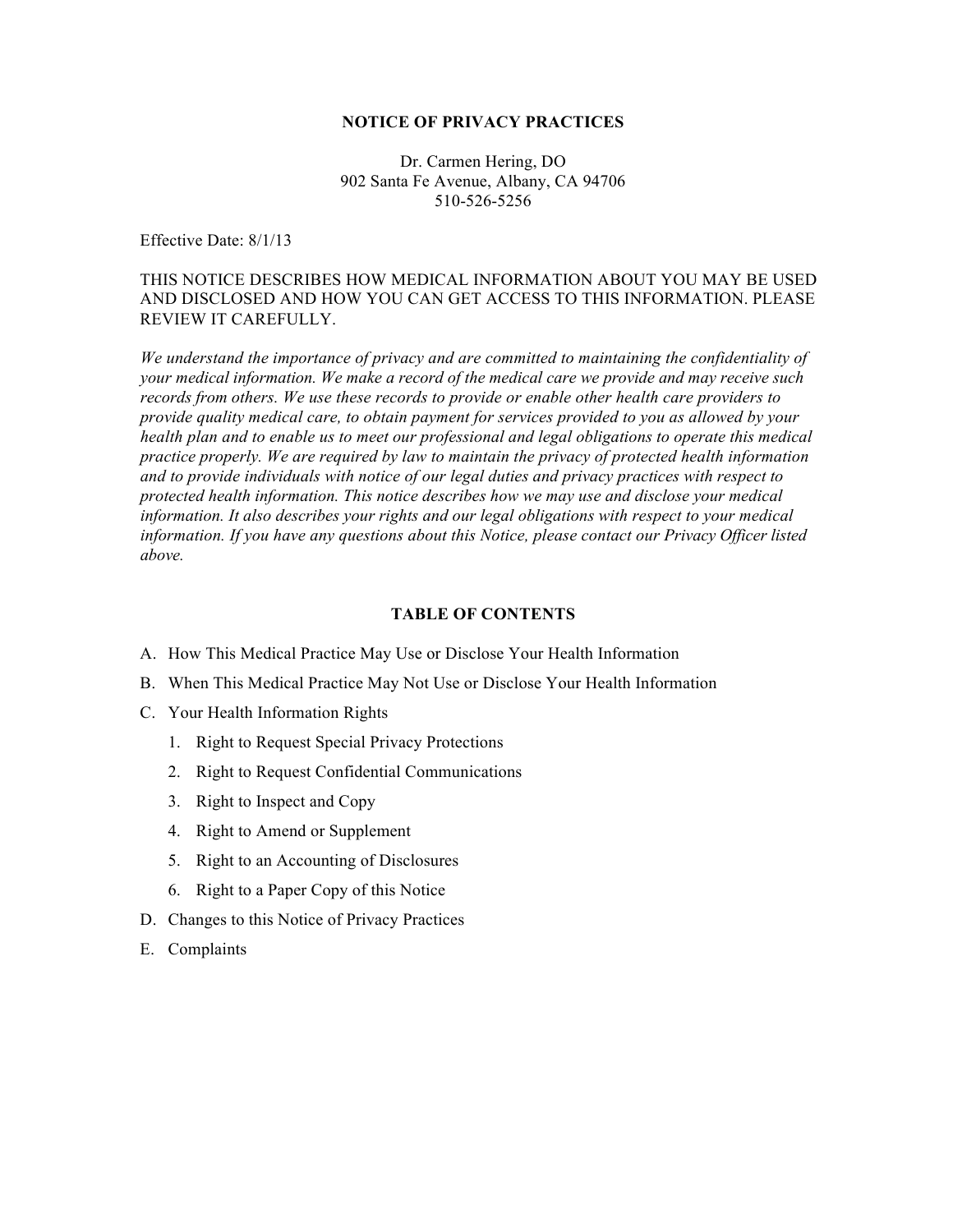## A. **How This Medical Practice May Use or Disclose Your Health Information**

This medical practice collects health information about you and stores it in a chart and on a computer. This is your medical record. The medical record is the property of this medical practice, but the information in the medical record belongs to you. The law permits us to use or disclose your health information for the following purposes:

- 1. Treatment. We use medical information about you to provide your medical care. We disclose medical information to our employees and others who are involved in providing the care you need. For example, we may share your medical information with other physicians or other health care providers who will provide services, which we do not provide. Or, we may share this information with a pharmacist who needs it to dispense a prescription to you, or a laboratory that performs a test. We may also disclose medical information to members of your family or others who can help you when you are sick or injured.
- 2. Payment. We use and disclose medical information about you to obtain payment for the services we provide. For example, we give your health plan the information it requires before it will pay us. We may also disclose information to other health care providers to assist them in obtaining payment for services they have provided to you.
- 3. Health Care Operations. We may use and disclose medical information about you to operate this medical practice. For example, we may use and disclose this information to review and improve the quality of care we provide, or the competence and qualifications of our professional staff. Or, we may use and disclose this information to get your health plan to authorize services or referrals. We may also use and disclose this information as necessary for medical reviews, legal services and audits, including fraud and abuse detection and compliance programs and business planning and management. We may also share your medical information with our "business associates," such as our billing service, that perform administrative services for us. We have a written contract with each of these business associates that contains terms requiring them to protect the confidentiality and security of your medical information. Although federal law does not protect health information, which is disclosed to someone other than another healthcare provider, health plan or healthcare clearinghouse, under California law all recipients of health care information are prohibited from re-disclosing it, except as specifically required or permitted by law. We may also share your information with other health care providers, health care clearinghouses or health plans that have a relationship with you, when they request this information to help them with their quality assessment and improvement activities, their efforts to improve health or reduce health care costs, their review of competence, qualifications and performance of health care professionals, their training programs, their accreditation, certification or licensing activities, or their health care fraud and abuse detection and compliance efforts. We may also share medical information about you with another health care provider in our office.
- 4. Appointment Reminders. We may use and disclose medical information to contact and remind you about appointments. If you are not home, we may leave this information on your answering machine or in a message left with the person answering the phone.
- 5. Sign-in Sheet. We may use and disclose medical information about you by having you sign in when you arrive at our office. We may also call out your name when we are ready to see you.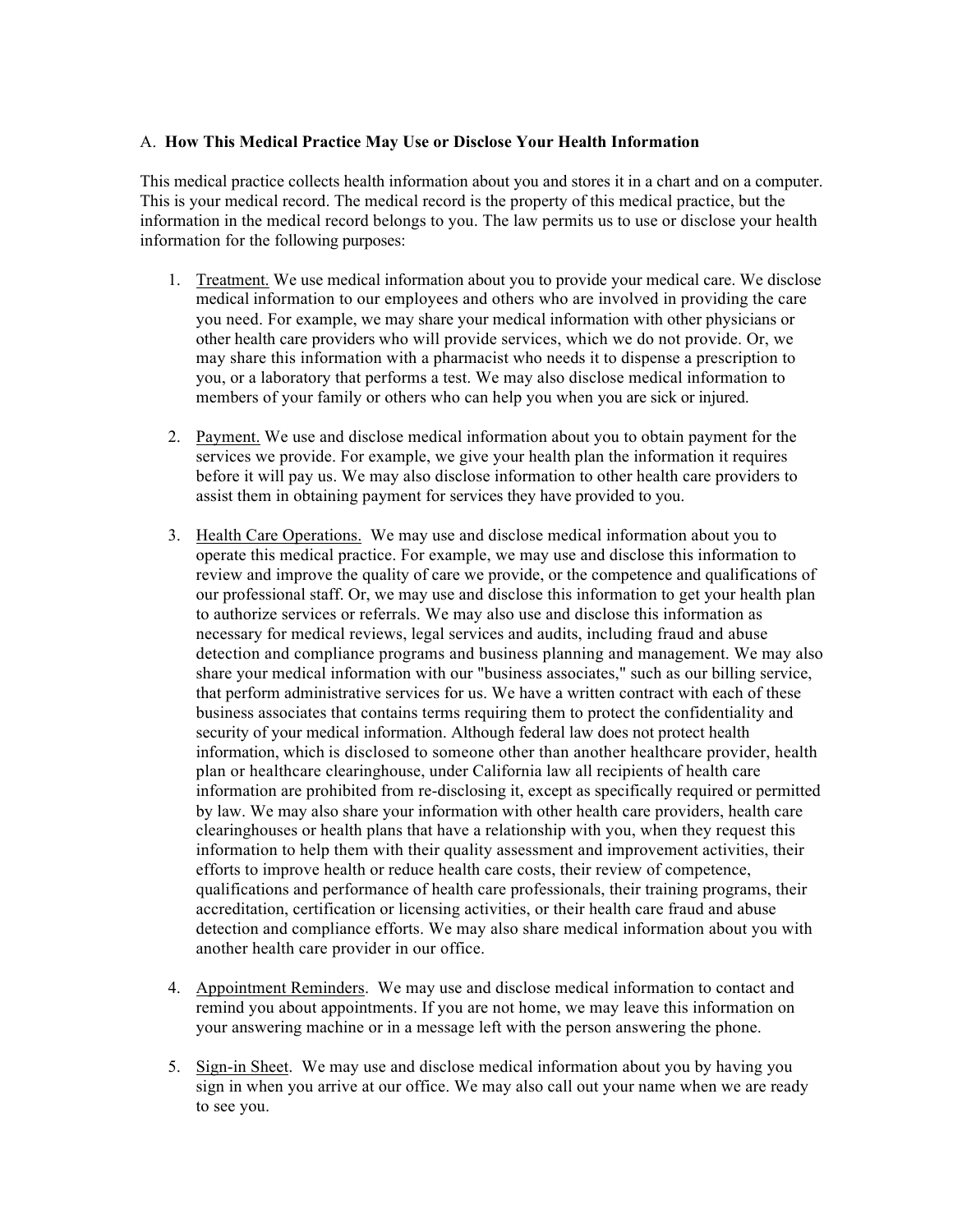- 6. Notification and Communication With Family. We may disclose your health information to notify or assist in notifying a family member, your personal representative or another person responsible for your care about your location, your general condition, or in the event of your death. In the event of a disaster, we may disclose information to a relief organization so that they may coordinate these notification efforts. We may also disclose information to someone who is involved with your care or helps pay for your care. If you are able and available to agree or object, we will give you the opportunity to object prior to making these disclosures, although we may disclose this information in as disaster even over your objection if we believe it is necessary to respond to the emergency circumstances. If you are unable or unavailable to agree or object, our health professionals will use their best judgment in communication with your family and others.
- 7. Marketing. We may contact you to give you information about products or services related to your treatment, case management or care coordination, or to direct or recommend other treatments or health-related benefits and services that may be of interest to you, or to provide you with small gifts. We may also encourage you to purchase a product or service when we see you. If you are currently an enrollee of a health plan, we may receive payment for communications to you in conjunction with our provision, coordination, or management of your health care and related services, including our coordination or management of your health care with a third party, our consultation with other health care providers relating to your care, or if we refer you for health care, but only to the extent these communications describe: 1) a provider's participation in the health plan's network, 2) the extent of your covered benefits, or 3) concerning the availability of more cost-effective pharmaceuticals. We will not accept any payment for other marketing communications without your prior written authorization unless you have a chronic and seriously debilitating or life-threatening condition and we are making the communication in conjunction with our provision, coordination, or management of your health care and related services, including our coordination or management of your health care with a third party, our consultation with other health care providers relating to your care, or if we refer you for health care. If we make these types of communications to you while you have a chronic and seriously debilitating or life-threatening condition, we will tell you who is paying us, and we will also tell you how to stop these communications if you prefer not to receive them. We will not otherwise use or disclose your medical information for marketing purposes without your written authorization, and we will disclose whether we receive any payments for any marketing activity you authorize.
- 8. Required by Law. As required by law, we will use and disclose your health information, but we will limit our use or disclosure to the relevant requirements of the law. When the law requires us to report abuse, neglect or domestic violence, or respond to judicial or administrative proceedings, or to law enforcement officials, we will further comply with the requirement set forth below concerning those activities.
- 9. Public Health. We may, and are sometimes required by law, to disclose your health information to public health authorities for purposes related to: preventing or controlling disease, injury or disability; reporting child, elder or dependent adult abuse or neglect; reporting domestic violence; reporting to the Food and Drug Administration problems with products and reactions to medications; and reporting disease or infection exposure. When we report suspected elder or dependent adult abuse or domestic violence, we will inform you or your personal representative promptly unless in our best professional judgment, we believe the notification would place you at risk of serious harm or would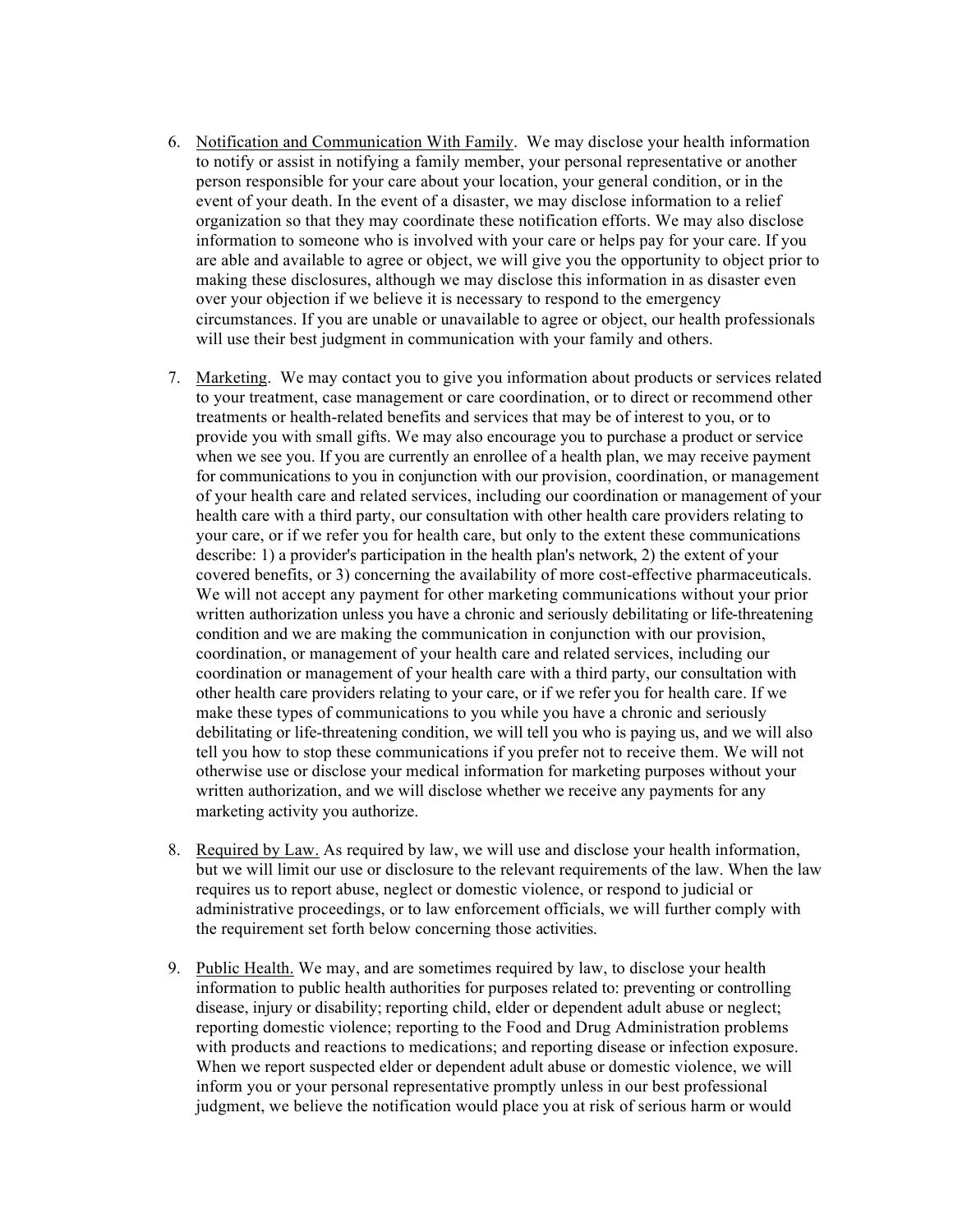require informing a personal representative we believe is responsible for the abuse or harm.

- 10. Health Oversight Activities. We may, and are sometimes required by law to, disclose your health information to health oversight agencies during the course of audits, investigations, inspections, licensure and other proceedings, subject to the limitations imposed by federal and California law.
- 11. Judicial and Administrative Proceedings. We may, and are sometimes required by law to, disclose your health information in the course of any administrative or judicial proceeding to the extent expressly authorized by a court or administrative order. We may also disclose information about you in response to a subpoena, discovery request or other lawful process, if reasonable efforts have been made to notify you of the request and you have not objected, or if your objections have been resolved by a court or administrative order.
- 12. Law Enforcement. We may, and are sometimes required by law to, disclose your health information to a law enforcement official for purposes such as identifying of locating a suspect, fugitive, material witness or missing person, complying with a court order, warrant, grand jury subpoena and other law enforcement purposes.
- 13. Coroners. We may, and are often required by law to, disclose your health information to coroners in connection with their investigations of deaths.
- 14. Organ or Tissue Donation. We may disclose your health information to organizations involved in procuring, banking, or transplanting organs and tissues.
- 15. Public Safety. We may, and are sometimes required by law to, disclose your health information to appropriate persons in order to prevent or lessen a serious and imminent threat to the health or safety of a particular person or the general public.
- 16. Specialized Government Functions. We may disclose your health information for military or national security purposes or to correctional institutions or law enforcement officers that have you in their lawful custody.
- 17. Worker's Compensation. We may disclose your health information as necessary to comply with worker's compensation laws. For example, to the extent your care is covered by workers' compensation, we will make periodic reports to your employer about your condition. We are also required by law to report cases of occupational injury or occupational illness to the employer or workers' compensation insurer.
- 18. Change of Ownership. In the event that this medical practice is sold or merged with another organization, your health information/record will become the property of the new owner, although you will maintain the right to request that copies of your health information be transferred to another physician or medical group.
- 19. Breach Notification. In the case of a breach of unsecured protected health information, we will notify you, as required by law. If you have provided us with a current email address, we may use email to communicate information related to the breach. In some circumstances our business associate may provide the notification. We may also provide notification by other methods as appropriate.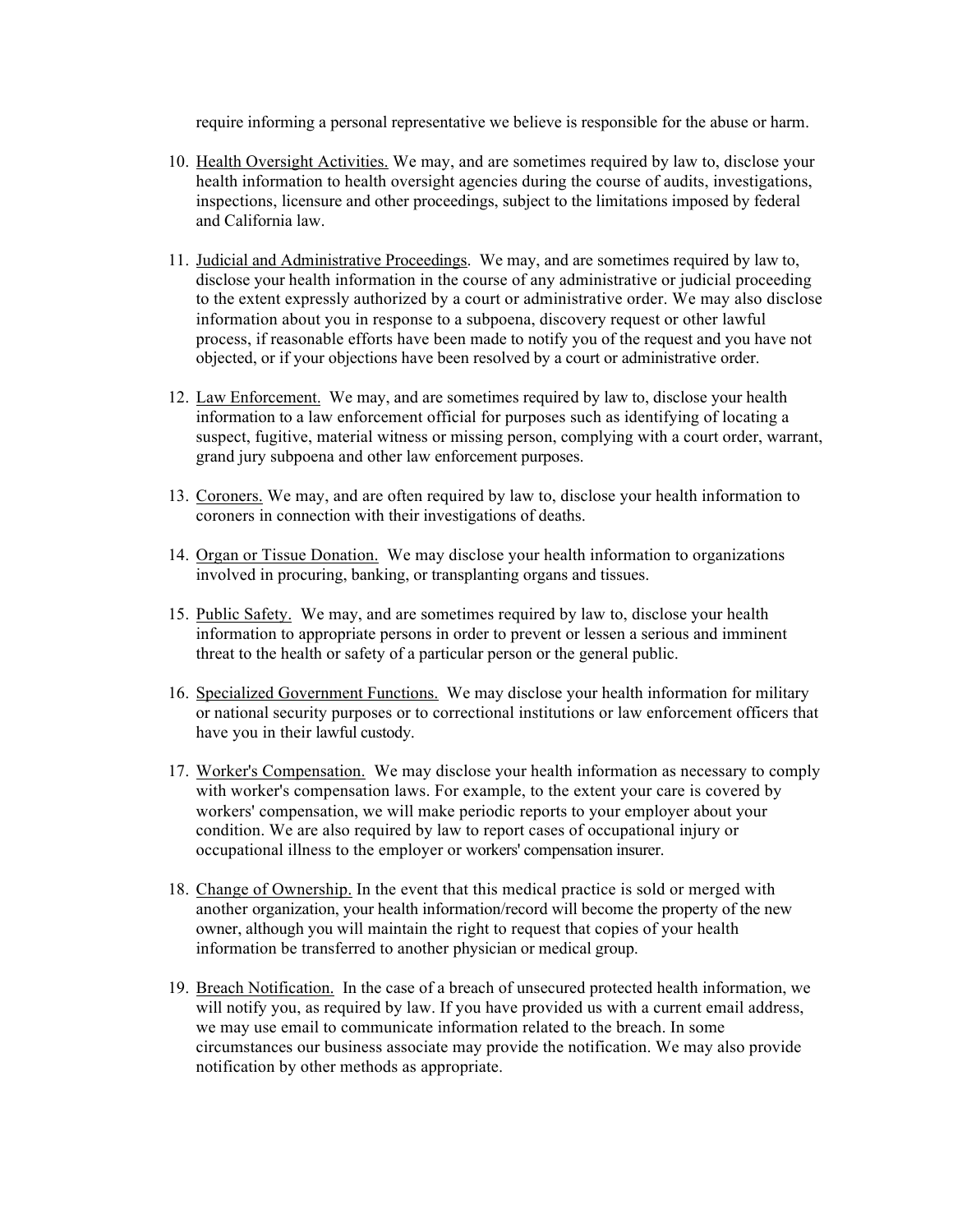## B. **When This Medical Practice May Not Use or Disclose Your Health Information**

Except as described in this Notice of Privacy Practices, this medical practice will not use or disclose health information which identifies you without your written authorization. If you do authorize this medical practice to use or disclose your health information for another purpose, you may revoke your authorization in writing at any time.

# C. **Your Health Information Rights**

- 1. Right to Request Special Privacy Protections. You have the right to request restrictions on certain uses and disclosures of your health information by a written request specifying what information you want to limit and what limitations on our use or disclosure of that information you wish to have imposed. If you tell us not to disclose information to your commercial health plan concerning health care items or services for which you paid for in full out-of-pocket, we will abide by your request, unless we must disclose the information for treatment or legal reasons. We reserve the right to accept or reject any other request and will notify you of our decision.
- 2. Right to Request Confidential Communications. You have the right to request that you receive your health information in a specific way or at a specific location. For example, you may ask that we send information to a particular e-mail account or to your work address. We will comply with all reasonable requests submitted in writing which specify how or where you wish to receive these communications.
- 3. Right to Inspect and Copy. You have the right to inspect and copy your health information, with limited exceptions. To access your medical information, you must submit a written request detailing what information you want access to and whether you want to inspect it or get a copy of it. We will charge a reasonable fee, as allowed by California and federal law. We may deny your request under limited circumstances. If we deny your request to access your child's records or the records of an incapacitated adult you are representing because we believe allowing access would be reasonably likely to cause substantial harm to the patient, you will have a right to appeal our decision. If we deny your request to access your psychotherapy notes, you will have the right to have them transferred to another mental health professional.
- 4. Right to Amend or Supplement. You have a right to request that we amend your health information that you believe is incorrect or incomplete. You must make a request to amend in writing and include the reasons you believe the information is inaccurate or incomplete. We are not required to change your health information, and will provide you with information about this medical practice's denial and how you can disagree with the denial. We may deny your request if we do not have the information, if we did not create the information (unless the person or entity that created the information is no longer available to make the amendment), if you would not be permitted to inspect or copy the information at issue, or if the information is accurate and complete as is. You also have If you would like to have a more detailed explanation of these rights or if you would like to exercise one or more of these rights, contact our Privacy Officer listed at the top of this Notice of Privacy Practices.
- 5. Right to an Accounting of Disclosures. You have a right to receive an accounting of disclosures of your health information made by this medical practice, except that this medical practice does not have to account for the disclosures provided to you or pursuant